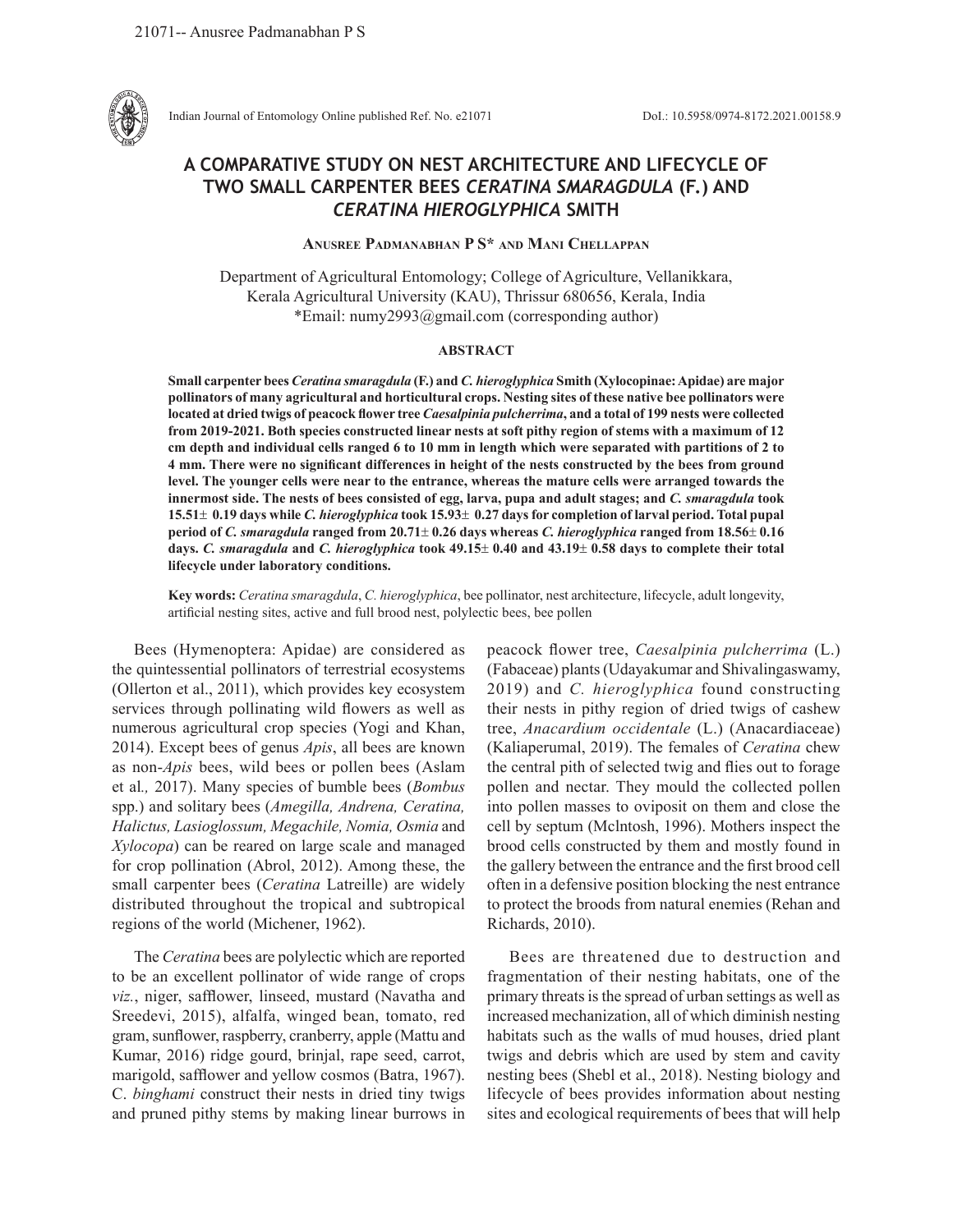to design the artificial nests for managed pollination of crops and appropriate tools to protect and maintain plant diversity and thereby improving agricultural productivity. Thus, a comparative study was undertaken to study the nesting biology and lifecycle of two small carpenter bees, *C. smaragdula* and *C. hieroglyphica* on *Caesalpinia pulcherrima*.

## **MATERIALS AND METHODS**

The study on nesting behavior and lifecycle of *C. smaragdula* and *C. hieroglyphica* was carried out in the university campus of College of Agriculture, Vellanikkara as well as in the areas under Kerala Agricultural University (KAU), Thrissur, Kerala (10.54556N, 76.27323E) during October 2019 to January 2021. Regular surveys were conducted to locate the nests of *Ceratina* bees in the university campus area. The nesting substrates having soft pithy or hollow stems *viz., Caesalpinia pulcherrima*, *Tecoma* sp., *Rosa* spp., *Peltophorum pterocarpum* and *Lantana*  sp. were thoroughly monitored. A total of 199 nests were collected randomly from *Caesalpinia pulcherrima*, with remnants of previously constructed cells within them. All the nests were collected during the evening hours so as to ensure the presence of adult bees inside. Nests were cut beyond 10-30 cm away from the tip of the twigs, so that no broods are harmed and nest entrance were covered with small cotton plugs to prevent the escape of adult bees from nests.

Individual nests were dissected carefully with a sharp blade to give gentle split lengthwise and classified into five categories according to Daly's (1966) classification (Rehan and Richards, 2010) viz., hibernacula nests, founding nests, active brood nests, full brood nests and mature brood nests according to the life stages of bees and conditions of nests constructed by the bees. Hibernacula nests are those with remnants of previously built nest cells with adult bees in them. Founding nests are with adult bees which are actively working for construction of new cells. Active brood nests always contain pollen masses in each constructed cells with freshly laid eggs or immature stages whereas full brood nests are those which contain various immature stages of bees with different proportion of pollen masses. Mature brood nests include the nests inhabited by adult bee interacting with their callow offsprings (Rehan and Richards, 2013).

The nest architecture of both the species of *Ceratina* including entrance diameter, thickness of nesting stem, occupied nest length, individual brood cell length, cell septum thickness, number of cells/ nest, number of immature stages/ nest, weight of pollen provision/ brood cell and number of adults in nest during collection were recorded. The immature stages of bees collected from the nests were reared at laboratory  $(28\pm 2^{\circ}C, 75\pm 1)$ 1% RH), where the split stems were tied properly with rubber bands and kept in rearing boxes with proper aeration. The stems were opened on a daily basis to observe developmental duration of different life stages (Udayakumar and Shivalingaswamy, 2019). A cotton swab soaked in 10% honey solution was kept in rearing boxes and the adult longevity was also recorded (Kaliaperumal, 2019). Descriptive statistics and two sample t-test was used to analyze the data with the software SPSS 21.

## **RESULTS AND DISCUSSION**

**Nest architecture:** The small carpenter bees viz*., C. smaragdula* (Fig. 1a) and *C. hieroglyphica* (Fig. 1b) were found to nest in soft pithy and dry stems of *C. pulcherrima* trees linearly. A total of 199 nests were collected from *C. pulcherrima* trees which were planted at a distance of 2 m. Out of 199 nests collected, 128 were inhabited by *C. smaragdula* and 71 nests by *C. hieroglyphica*. According to the classification of nests given by Daly (1966), nests were classified and counted separately, where *C. smaragdula* nests comprised of 19 hibernacula, 28 founding nests, 21 active brood nests, 15 full brood nests and 45 mature brood nests; *C. hieroglyphica* comprised of 8 hibernacula, 4 founding nests, 17 active brood nests, 11 full brood nests and 31 mature brood nests. The active and full brood nests of both the bee species were used to study the nest architecture (n=25).

The small carpenter bees *C. hieroglyphica* and *C.smaragdula* were found to construct linear nests in pruned dry pithy stems of *C. pulcherrima*, but was rarely found on freshly cut ends of plants. They were also observed constructing nests in various host plants viz*., Tecoma* sp., *Croton* sp. and *Rosa* spp. According to Udayakumar and Shivalingaswamy (2019) small carpenter bee *C. binghami,* also nests on *C. pulcherrima*, *Adhatoda zeylanica* and *Adenanthera pavonina*. Ali et al (2016) reported the nesting activity of *C. smaragdula* in wooden stalks of Ravenna grass (*Saccharaum ravennae*). The nests of both species had only one entrance and the entrance diameter did not differ among *C. smaragdula* and *C. hieroglyphica* (two sample t-test,  $t=0.848$ ,  $p>0.05$ ) (Table 1). These observations are in line with the study of Yogi and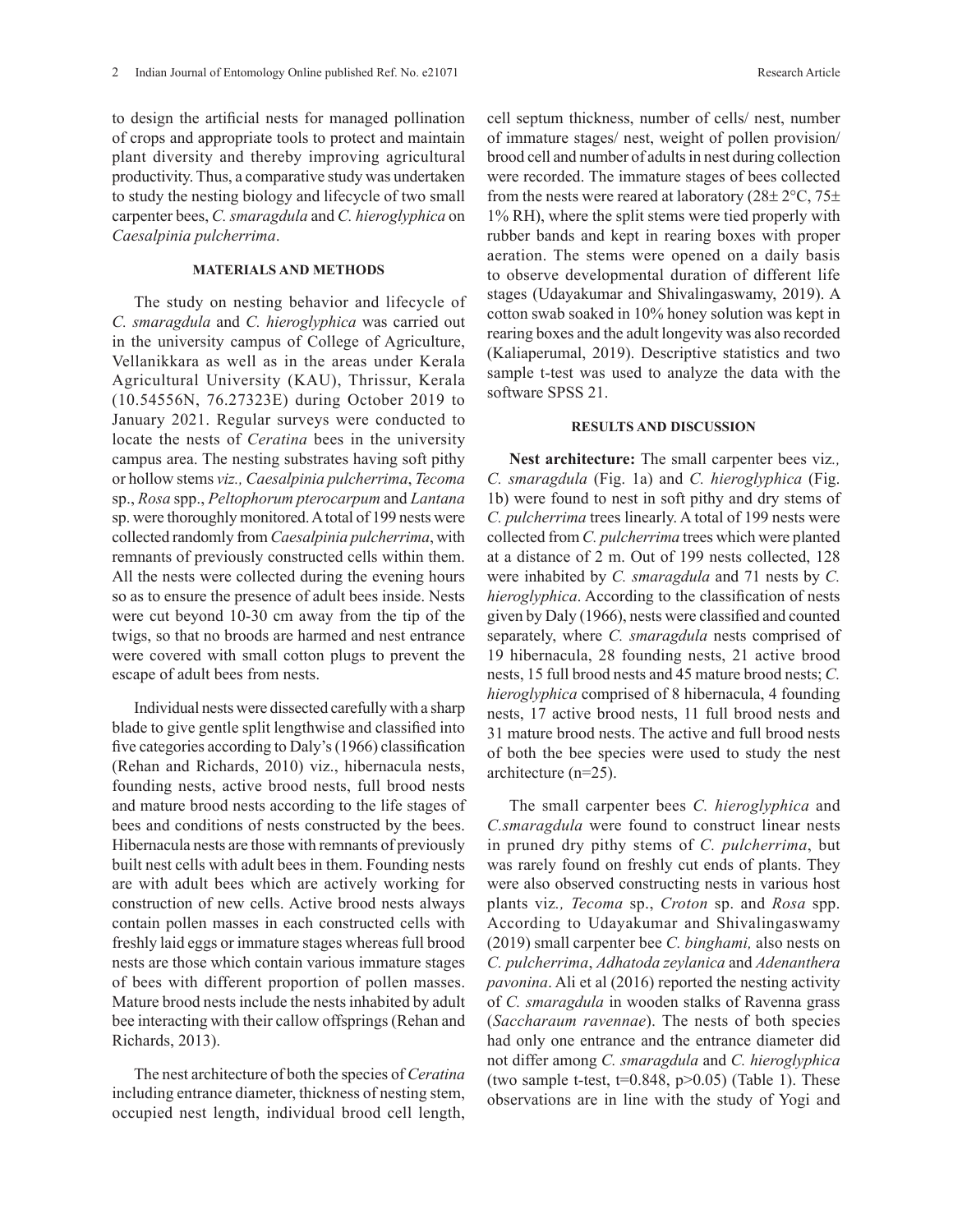Khan (2014), where they reported that the nest entrance diameters of *Ceratina propinqua* and *C. simillima* had little difference in their nest architecture. Most of the nests were found with adult bees guarding their nests either showing their head or abdomen to ward off natural enemies and thereby protecting their young ones and these observations corroborate with those of Kaliaperumal (2019).

Preferences of bees towards twig thickness varied significantly (t=−3.365, p<0.05) whereas, inner nest diameter showed only slight significant difference (t=<sup>−</sup>1.357, p>0.05). Cells constructed inside were separated with pith of stem with a septum thickness of 3.1± 0.10 and 2.70± 0.08 in *C. smaragdula* and *C. hieroglyphica,* respectively. Kaliaperumal (2019) reported that the cell septum thickness of *C. hieroglyphica* ranged from 1.7± 0.48 mm. Cells constructed in individual nests were equal to the length of adult bees and were arranged continuously with one after another without any empty space between them. Individual cell length of both the species ranged 6 to 10 mm with slight significant difference in length (t=<sup>−</sup> 5.139, p<0.05), and these observations corroborate with those of Kaliaperumal (2019) who reported that *C. hieroglyphica* constructed their cells in cashew tree twigs with a length ranged from 7 to 8 mm. Both the species showed little significant difference in their nesting attributes viz*.*, occupied cell length (t=<sup>−</sup> 2.651, p $>0.05$ ), cell septum thickness (t=3.024, p $>0.05$ ), number of cells/ nest ( $t=1.568$ ,  $p>0.05$ ) and number of immature stages/ nest (t=<sup>−</sup> 1.672, p>0.05). Most of the nests collected were found with one or two adult bees guarding their nests. Similarly, Batra (1976) reported the presence of old mother bee guarding their nests by buzzing loudly and blocking their nest entrance with the dorsum of their abdomen. Both the species constructed their nests at varied heights (*C. smaragdula*; 61.55± 5.34 and *C. hieroglyphica*; 63.42± 6.74 with no significant difference in their preference towards selection of nesting site from ground (t=<sup>−</sup> 0.218, p>0.05) (Table 1). These observations agree with those of Yogi and Khan (2014), who reported that there was no significant difference in height of nests from ground level for *C. propinqua* and *C. simillima.*

**Lifecycle:** The females of *C. smaragdula* as well as *C. hieroglyphica* bees placed their pollen provisions which is a mixture of pollen grains and nectar in individual cells constructed in their nest. The pollen provisions are yellow to orange (Fig. 1c) which weighs 14.80± 0.35 and 14.45± 0.33 (Mean± SE in mg; n=15) in *C. smaragdula* and *C. hieroglyphica,* respectively. Similar observations were reported by Ali et al. (2016) that the pollen provisions were brownish, viscous, rounded and soft with a length ranging from 0.5 to 0.6 cm. In the present study, length of pollen provisions measured 5136.56± 30.61 and 5068.74± 25.81 (Mean± SE in  $\mu$ m; n=15) with a width of 3069.45 $\pm$  13.26 and 3089.93± 18.61 (Mean± SE in µm; n=15) in *C. smaragdula* and *C. hieroglyphica,* respectively.

The eggs are laid dorsally on pollen provision to ensure immediate availability of food for the larvae. Eggs are translucent white (Fig. 1d) with cylindrical shape and convexed ends. Eggs hatched in 3 to 5 days in both the species of bees with no significant difference (Two sample t-test;  $t=2.861$ ;  $p>0.05$ ) (Table 1). These results corroborate with those of Latha et al. (2020) who reported that *C. binghami* laid spindle shaped eggs on pollen balls which took four days for hatching into first instar larva. The first instar apodous larvae (Fig. 1e) are translucent white which actively fed on pollen provisions. Size of pollen mass varied in each cell of an active brood nest, where pollen masses were larger with early instars of larvae and vice-versa in cells with mature larvae. The first instar larvae are named as one by third size of pollen mass (Table 1), which showed slight significant difference in their developmental days in *C. smaragdula* and *C. hieroglyphica* (t=<sup>−</sup> 0.690, p<0.05). The larva with two by third size of pollen mass (Fig. 1f) in both the species of bees showed significant difference in their development period ( $t=0.695$ ,  $p<0.05$ ), whereas larva with twice the size of pollen mass (Fig. 1g) did not show significant difference ( $t=0.402$ ,  $p>0.05$ ).

Udayakumar and Shivalingaswamy (2019) reported that *C. binghami* took a total larval period of 13.67± 1.63 days, as observed now, with that of *C. smaragdula* that took 15.51± 0.19 days and *C. hieroglyphica* took 15.93± 0.27 days. Pre-defecating larva (Fig. 1h) showed no significant difference in development time (t=<sup>−</sup> 0.338, p>0.05). Post defecating larva found in their cells with feces and were metamorphosed into white pupa. Pupa appeared with difference in eye colour viz., white, pale pink, pink, pale brown, brown and black (Fig. 1i-l) in accordance with the development period. Pupa with black eye showed difference in body pigmentation and these observations corroborate with those of Kaliaperumal (2019), who reported three consecutive type of pupae based on eye colour in *C. hieroglyphica* viz., creamy, brown and black. Both the species of bees did not show any significant difference in their pupal development period up to pink eyed stage. Pale brown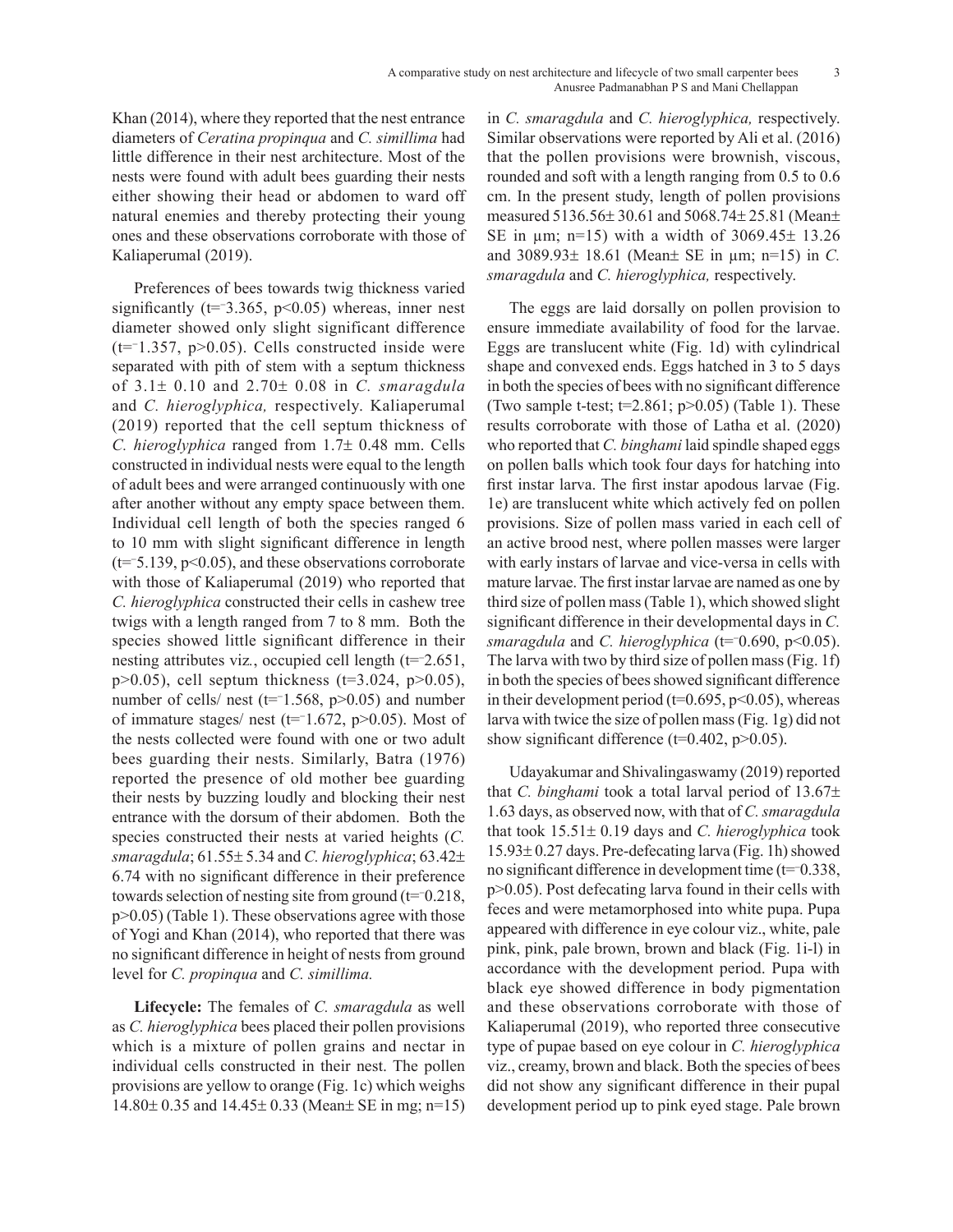

Fig. 1a-l. Carpenter bees; nest architecture and life stages; a. *C. smaragdula* adult; b. *C. hieroglyphica* adult; c. *C. smaragdula* nest with pollen provision; d. freshly laid egg by *C. hieroglyphica*; e. first instar larva of *C. smaragdula*; f. *C. hieroglyphica* larva with two third size of pollen ball; g. *C. hieroglyphica* larva with twice the size of pollen ball; h. pre-defecating larva of *C. smaragdula*; i. white eyed pupa of *C. smaragdula*; j. pink eyed pupa of *C. smaragdula*; k. brown eyed pupa of *C. smaragdula*; l. black eyed pupa of *C. hieroglyphica* with half body pigmentation.

eyed pupa of both species showed significant difference in their developmental days ( $t=4.081$ ,  $p<0.05$ ). Pupa with black eye showed significant difference in developmental period ( $t=1.779$ ,  $p<0.05$ ) which later attained varied body pigmentation. Pupa with three by fourth body ( $t=5.791$ ,  $p<0.05$ ) and with full body pigmentation ( $t=2.857$ ,  $p<0.05$ ) showed significant difference in developmental period (Table 1). Total pupal period of *C. smaragdula* ranged from 20.71± 0.26 days whereas *C. hieroglyphica* ranged from 18.56± 0.16 days. *C. smaragdula* showed an adult longevity of 8.55± 0.36 days, whereas *C. hieroglyphica* showed 4.82± 0.31 days which were not significantly different  $(t=7.706, p>0.05)$ .

Total developmental period of both the bee species is not certain as observed now, and the adult longevity period may vary based on climate, host plants and various other factors. Ali et al. (2016) reported that *C. smaragdula* completed development within 28 to 32 days in Ravenna grass under laboratory conditions. In present study, *C. smaragdula* completed it in 45-54 days, and *C. hieroglyphica* within 43-53 days. Newly emerged adult bees were observed passing from their respective cell to uppermost cells so as to find their way out without disturbing other immature stages. Such a behavior is common for both the bee species, and these corroborate with the reports of Rau (1928) on *C. calcarata*, in which he stated that the oldest progeny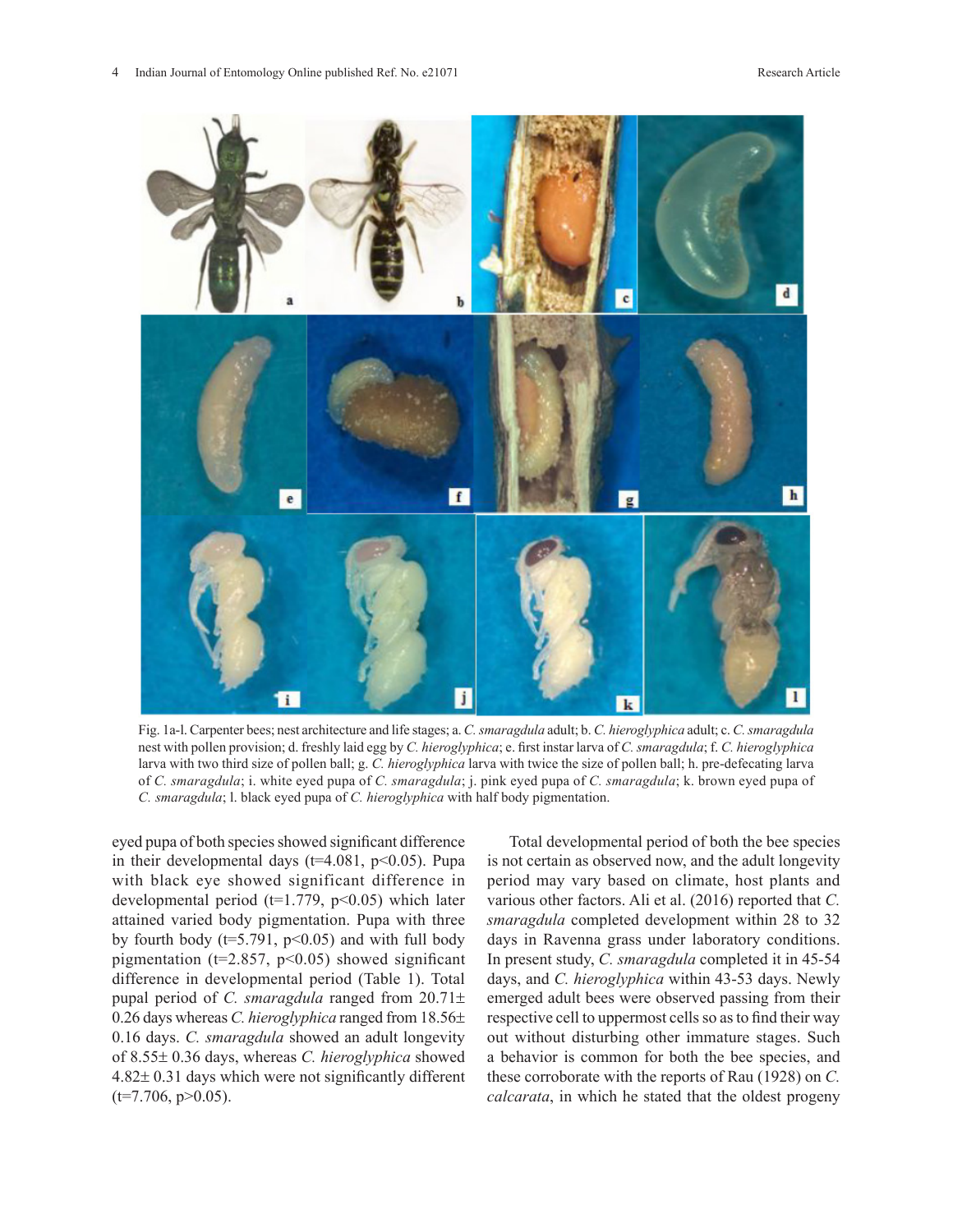| Nest architecture (Mean ± SE, n=25)   |                  |                  |
|---------------------------------------|------------------|------------------|
| Particulars                           | C. smaragdula    | C. hieroglyphica |
| Entrance diameter (mm)                | $2.92 \pm 0.07$  | $3.00 \pm 0.05$  |
| Twig thickness (mm)                   | $8.08 \pm 0.22$  | $9.44 \pm 0.33$  |
| Nest thickness (mm)                   | $3.14 \pm 0.06$  | $3.33 \pm 0.09$  |
| Occupied nest length (cm)             | $7.03 \pm 0.47$  | $8.82 \pm 0.48$  |
| Cell septum thickness (mm)            | $3.1 \pm 0.10$   | $2.70 \pm 0.08$  |
| Individual cell length (mm)           | $6.08 \pm 0.53$  | $4.32 \pm 0.76$  |
| No. of cells/nest                     | $4.92 \pm 0.25$  | $5.56 \pm 0.31$  |
| No. of immatures/nest                 | $4.68 \pm 0.26$  | $5.36 \pm 0.31$  |
| No. of adult/nest                     | $1.00 \pm 0.05$  | $0.80 \pm 0.08$  |
| Height of nest from ground level (cm) | $61.55 \pm 5.34$ | $63.42 \pm 6.74$ |
| Lifecycle (Mean± SE, n=30)            |                  |                  |
| Life stage description                | C. smaragdula    | C. hieroglyphica |
| Egg                                   | $4.36 \pm 0.12$  | $3.87 \pm 0.11$  |
| Larva                                 |                  |                  |
| One third of PB*                      | $2.82 \pm 0.09$  | $2.91 \pm 0.07$  |
| Two third of PB                       | $2.74 \pm 0.08$  | $2.62 \pm 0.14$  |
| Twice the size of PB                  | $2.88 \pm 0.08$  | $2.83 \pm 0.08$  |
| Pre-defecating larva                  | $3.34 \pm 0.06$  | $3.38 \pm 0.09$  |
| Post-defecating larva                 | $3.71 \pm 0.10$  | $4.17 \pm 0.15$  |
| Total larval period                   | $15.51 \pm 0.19$ | $15.93 \pm 0.27$ |
| Pupa                                  |                  |                  |
| White eyed pupa                       | $2.93 \pm 0.09$  | $2.82 \pm 0.10$  |
| Pale pink eyed pupa                   | $1.32 \pm 0.10$  | $1.37 \pm 0.07$  |
| Pink eyed pupa                        | $1.09 \pm 0.03$  | $1.12 \pm 0.04$  |
| Pale brown eyed pupa                  | $1.61 \pm 0.10$  | $1.16 \pm 0.04$  |
| Brown eyed pupa                       | $1.36 \pm 0.09$  | $1.71 \pm 0.08$  |
| Black eyed pupa                       | $2.81 \pm 0.09$  | $3.02 \pm 0.07$  |
| 1/2 body pigmented pupa               | $3.01 \pm 0.06$  | $2.17 \pm 0.04$  |
| 3/4 body pigmented                    | $2.53 \pm 0.14$  | $1.53 \pm 0.09$  |
| Full body pigmented                   | $4.01 \pm 0.08$  | $3.62 \pm 0.10$  |
| Total pupal period                    | $20.71 \pm 0.26$ | $18.56 \pm 0.16$ |
| Adult                                 |                  |                  |
| Adult longevity                       | $8.55 \pm 0.36$  | $4.82 \pm 0.31$  |
| Total lifecycle                       | 49.15±0.40       | $43.18 \pm 0.58$ |

Table 1. Nest architecture and lifecycle of *Ceratina* spp.

\*Pollen ball

at the base of the nests mature and begin to gnaw their way out before the others above them are ready. As these bees do not emerge laterally through side of the stem but vertically through all the other cells of the nests, they move through chewing apart the above cell septum. If the bee next to their cell is immature (Kapil, 1969) those were carefully moved down to the cell and new cap was made. If the bee next to the cell is mature, then elder bee passed it by and gnaw the cell septum of younger bees and the displacement process carried on till reaching up to the outermost cell.

The peacock flower tree *Caesalpinia pulcherrima* is found to be the most preferred nesting site of *C. smaragdula* and *C. hieroglyphica*. The dried pithy stems

of *C. pulcherrima* can be used to trap these polylectic bees which not only help in conservation of these solitary pollen bees but also aid in better pollination services. These trees can also be planted as hedges in fields so that maximum utilization of pollination services can be obtained and better farm scaping is achieved. Thus, we need more landscape management practices to boost native pollinator densities by increasing habitat-carrying capacity.

## **REFERENCES**

- Abrol D P. 2012. Pollination biology: biodiversity conservation and agricultural production. Springer, New York. 792 pp.
- Ali H, Alqarni A S, Shebl M, Engel M S. 2016. Notes on the nesting biology of the small carpenter bee *Ceratina smaragdula*